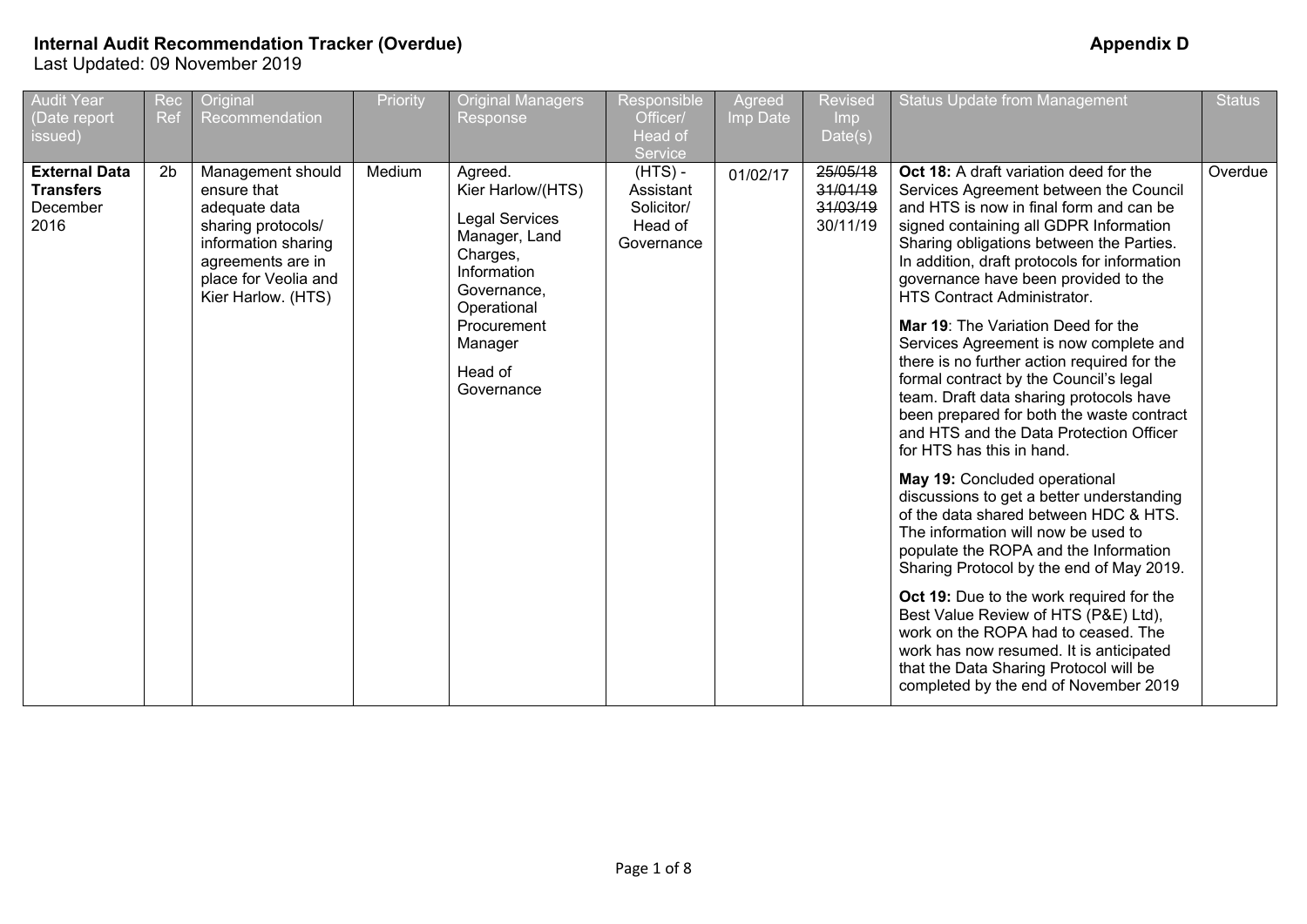| <b>Audit Year</b><br>(Date report<br>issued)                  | Rec<br>Ref  | Original<br>Recommendation                                                                                                                                                                                                 | Priority | <b>Original Managers</b><br>Response                                                                                                                                                                      | Responsible<br>Officer/<br>Head of<br>Service  | Agreed<br>Imp Date | <b>Revised</b><br><b>Imp</b><br>Date(s) | <b>Status Update from Management</b>                                                                                                                                                                                                                                                                                                                                                                                                                                                                                                                                                                                                                                                                                                                                                                    | <b>Status</b> |
|---------------------------------------------------------------|-------------|----------------------------------------------------------------------------------------------------------------------------------------------------------------------------------------------------------------------------|----------|-----------------------------------------------------------------------------------------------------------------------------------------------------------------------------------------------------------|------------------------------------------------|--------------------|-----------------------------------------|---------------------------------------------------------------------------------------------------------------------------------------------------------------------------------------------------------------------------------------------------------------------------------------------------------------------------------------------------------------------------------------------------------------------------------------------------------------------------------------------------------------------------------------------------------------------------------------------------------------------------------------------------------------------------------------------------------------------------------------------------------------------------------------------------------|---------------|
| <b>Purchase</b><br>Cards<br>(2018/19)<br>October 2018         | 3.1         | Policies are required<br>to clarify the<br>Council's approach<br>for:<br>• the provision of<br>hotel<br>accommodation,<br>• the provision of<br>employee<br>uniform and<br>• subsistence and<br>hotel allowance<br>claims. | Medium   | Policies related to<br>allowances,<br>including those<br>referred to within<br>this audit are being<br>reviewed or drafted<br>as a suite of<br>documents which<br>will be presented to<br>SMB by 30/12/18 | <b>HR</b><br>Manager/<br>Head of<br>Governance | 30/12/18           | 30/04/19<br>30/09/19<br>31/03/20        | Mar 19: New Head of Governance<br>commenced in January 2019.<br>Draft completed for review of HoS and<br>SMB, recommendation by HR Manager<br>accepted by SMB to expand coverage of<br>policy to include "business travel" and<br>mileage rates within the policy. For<br>appropriate consultation with SMB/TU<br>before implementation.<br>May 19: Instruction from SMB to include<br>rates for allowances as part of the overall<br>review committed to by organisation and<br>for consultation, as appropriate with trade<br>union.<br>Oct 19: Continuing instruction from SMB<br>being followed with regard to rates for<br>allowances forming part of the overall<br>review committed to by the organisation.<br>For consultation, as appropriate with trade<br>union. Consultation still ongoing. | Overdue       |
| <b>Software</b><br>Licensing<br>(2018/19)<br>December<br>2018 | $\mathbf 1$ | A Software<br>Management policy<br>should be developed<br>and distributed<br>accordingly.                                                                                                                                  | Medium   | A Software<br><b>Management Policy</b><br>will be developed<br>and distributed to all<br>staff                                                                                                            | Senior ICT<br>Manager                          | 28/02/19           | 31/03/19<br>31/05/19<br>31/12/19        | Mar 19: A Software Management Policy is<br>being developed and will be distributed as<br>part of the updated Information Security<br>Policy and Acceptable Terms of Use by<br>31/03/19.<br>May 19: This is currently in draft format to<br>go to the ICT Operations Board and<br>Information Governance Group.<br>Oct 19: This will go to the Information<br>Governance Group quarterly meeting in<br>November. It will then have to be deployed<br>using MetaCompliance.                                                                                                                                                                                                                                                                                                                               | Overdu<br>e   |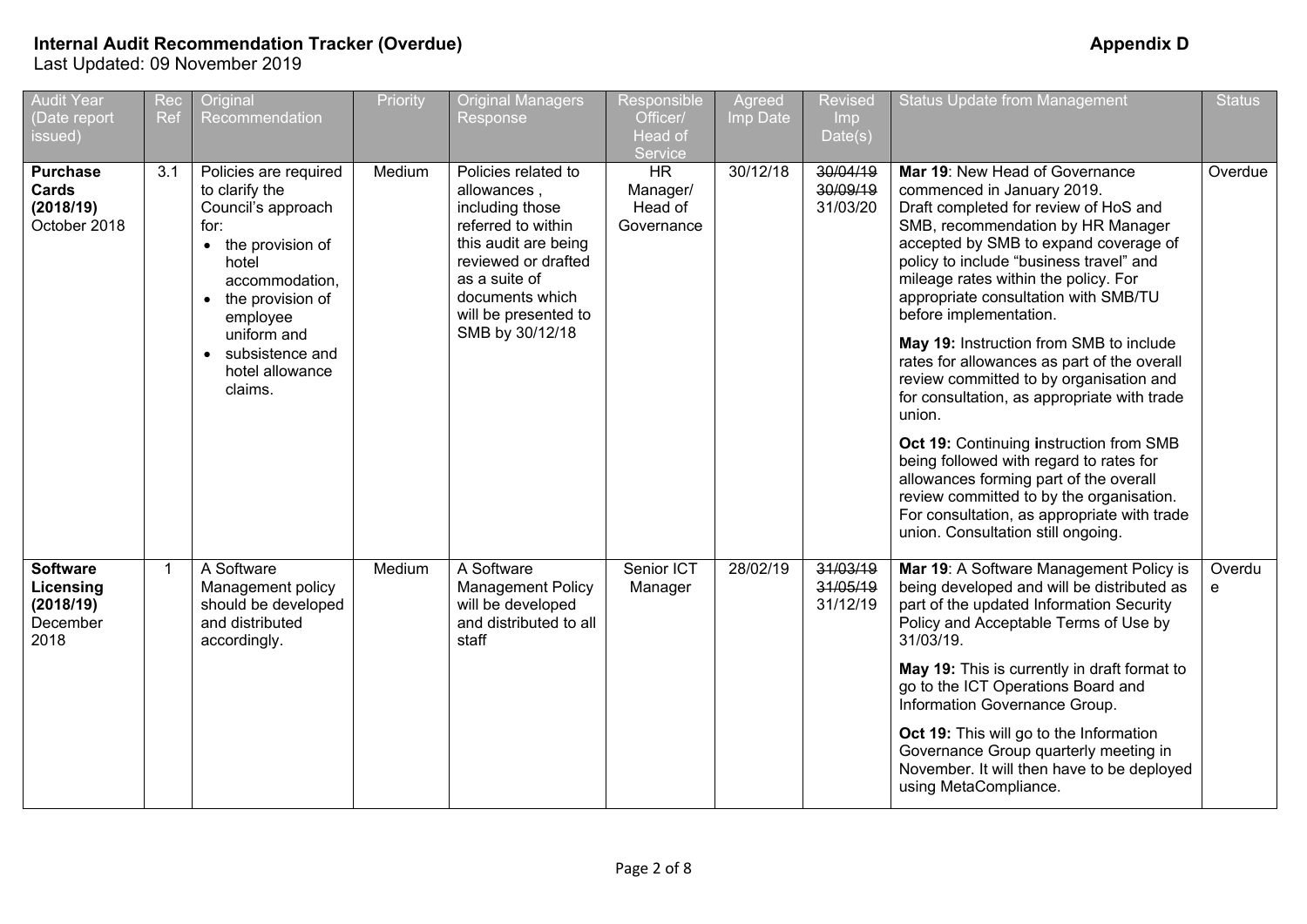| <b>Audit Year</b><br>(Date report<br>issued)                               | Rec<br>Ref     | Original<br>Recommendation                                                                                                                            | Priority | <b>Original Managers</b><br><b>Response</b>                                                                          | Responsible<br>Officer/<br>Head of<br>Service | Agreed<br>Imp Date | Revised<br><b>Imp</b><br>Date(s) | <b>Status Update from Management</b>                                                                                                                                                                                                                                                                                                                                                                                                                                  | <b>Status</b> |
|----------------------------------------------------------------------------|----------------|-------------------------------------------------------------------------------------------------------------------------------------------------------|----------|----------------------------------------------------------------------------------------------------------------------|-----------------------------------------------|--------------------|----------------------------------|-----------------------------------------------------------------------------------------------------------------------------------------------------------------------------------------------------------------------------------------------------------------------------------------------------------------------------------------------------------------------------------------------------------------------------------------------------------------------|---------------|
| <b>IT Asset</b><br><b>Management</b><br>(2018/19)<br>December<br>2018      | $\overline{1}$ | The ICT Strategy<br>should be updated<br>and the four-year<br>replacement<br>strategy confirmed<br>within it, approved<br>and adopted                 | Medium   | The ICT Strategy<br>will be updated to<br>include IT<br>equipment life-cycle<br>and the<br>replacements<br>strategy. | Senior ICT<br>Manager                         | 31/03/19           | 31/05/19<br>30/11/19             | May 19: This is being included in the ICT<br>Strategy which is in draft format.<br>Oct 19: This is still in draft.                                                                                                                                                                                                                                                                                                                                                    | Overdue       |
| Leasehold<br><b>Service</b><br><b>Charges</b><br>(2018/19)<br>January 2019 | -1             | As part of the year<br>three Best Value<br>review of the HTS<br>contract, the annual<br>service charge<br>allocation model for<br>leaseholders should | Medium   | Agreed                                                                                                               | Head of<br>Housing                            | 31/08/19           | 31/12/19                         | Oct 19: The recent Best Value Review of<br>HTS P&E Ltd looked at the evidence base<br>of existing ASC (Annual Service Charge)<br>in terms of breaking down cost on<br>individual services for amongst other<br>reasons to represent charges to<br>Leaseholders.                                                                                                                                                                                                       | Overdue       |
|                                                                            |                | be revisited and<br>based on actual<br>HTS costs                                                                                                      |          |                                                                                                                      |                                               |                    |                                  | It was found that HTS (Property and<br>Environment) Ltd does not record currently<br>at cost centre as HDC does and therefore<br>it was not possible to state the profit or<br>loss on each trading activity or cost centre<br>individually. Based upon the evidence<br>submitted to the review, it has not been<br>possible to exactly determine the base<br>operation costs of HTS (P&E) Ltd and<br>make direct comparisons to the original<br>2017 business model. |               |
|                                                                            |                |                                                                                                                                                       |          |                                                                                                                      |                                               |                    |                                  | Further work should be conducted to<br>ensure this is concluded as a matter of<br>urgency to be included in the prioritised<br>action plan to be approved at Cabinet in<br>Dec 19.                                                                                                                                                                                                                                                                                    |               |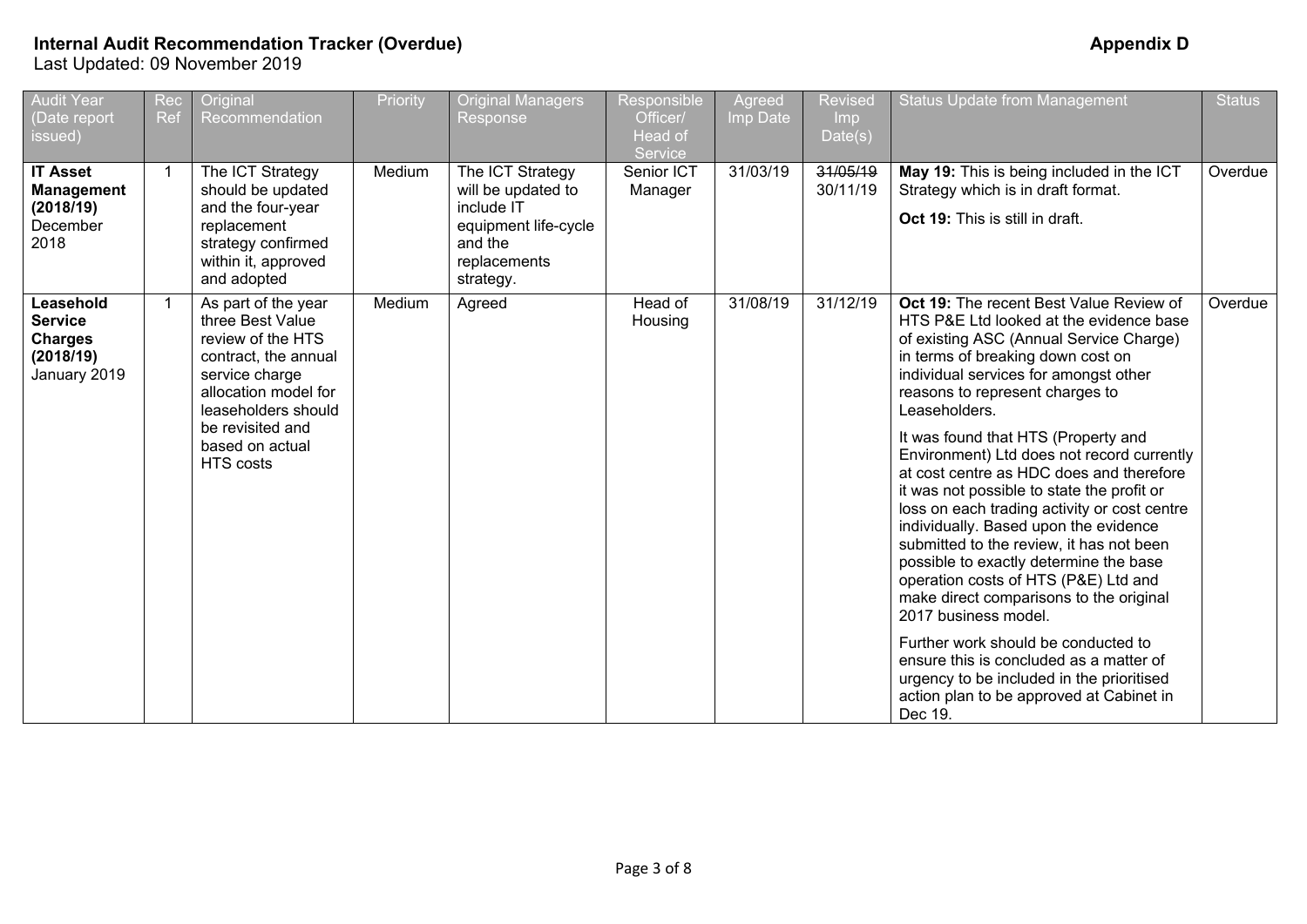| <b>Audit Year</b><br>(Date report<br>issued)                                                              | Rec<br>Ref     | Original<br>Recommendation                                                                                                                                                                                    | Priority | <b>Original Managers</b><br>Response                                                                                                              | Responsible<br>Officer/<br>Head of<br>Service                               | Agreed<br>Imp Date | <b>Revised</b><br><b>Imp</b><br>Date(s) | <b>Status Update from Management</b>                                                                                                                                                                                     | <b>Status</b> |
|-----------------------------------------------------------------------------------------------------------|----------------|---------------------------------------------------------------------------------------------------------------------------------------------------------------------------------------------------------------|----------|---------------------------------------------------------------------------------------------------------------------------------------------------|-----------------------------------------------------------------------------|--------------------|-----------------------------------------|--------------------------------------------------------------------------------------------------------------------------------------------------------------------------------------------------------------------------|---------------|
| <b>HTS (Property</b><br>and<br>Environment)<br><b>Strategic</b><br>Governance<br>2018/19<br>February 2019 | $\overline{2}$ | With the assistance<br>of Council Officers<br>the Shareholder Sub<br>Committee should<br>ensure the role and<br>remit of the<br>Council's<br>representative on<br>the HTS Board is<br>documented.             | Low      | As above - this will<br>be considered by<br>the Shareholders<br>Sub Committee<br>when they receive<br>this report at their<br>April 2019 meeting. | Managing<br>Director for<br>the Council                                     | 30/09/19           | 31/03/20                                | Oct 19: Currently being progressed.                                                                                                                                                                                      | Overdue       |
| Safeguarding<br>2018/19<br>February 2019                                                                  | 3b             | The Safeguarding<br>record/policy should<br>be updated so that it<br>is clear on what data<br>should be kept,<br>where and for what<br>period, in line with<br>GDPR and the<br>Council's retention<br>policy. | Medium   | This will be included<br>in the next policy<br>review/update.                                                                                     | Youth and<br>Citizenship<br>Manager,<br>(Head of<br>Community<br>Wellbeing) | 30/11/19           | 01/01/21                                | Oct 19: The Safeguarding Policy will not<br>be reviewed until late 2020/early 2021                                                                                                                                       | Overdue       |
| <b>Complaints</b><br>2018/19<br>May 2019                                                                  | $\mathbf{1}$   | Implement a<br>mechanism whereby<br>actions from the<br>lessons learnt<br>questionnaire are<br>followed up. This<br>could be achieved<br>by SMB receiving a<br>follow up action<br>report.                    | Medium   | A quarterly report is<br>sent to SMB in<br>regards to this.                                                                                       | Customer<br>and Media<br>Services<br>Manager/<br>Head of<br>Governance      | 30/06/19           | 31/03/20                                | Oct 19: This has been happening since in<br>a basic format since June 2019. It will give<br>Heads of Service key trends but does<br>require further development and this is<br>likely to coincide with the action below. | Overdue       |
| <b>Complaints</b><br>2018/19<br>May 2019                                                                  | $\overline{2}$ | Consider moving to<br>a two stage<br>complaints process<br>by presenting a<br>paper to SMB<br>(Senior<br>Management Board)<br>on this                                                                         | Medium   | This has been<br>considered<br>previously and will<br>be raised again.                                                                            | Customer<br>and Media<br>Services<br>Manager/He<br>ad of<br>Governance      | 30/06/19           | 31/03/20                                | Oct 19: Although not progressed due to<br>changes in service area, it has now been<br>raised with Head of Governance with a<br>view to take a report to SMB before<br>31/03/20                                           | Overdue       |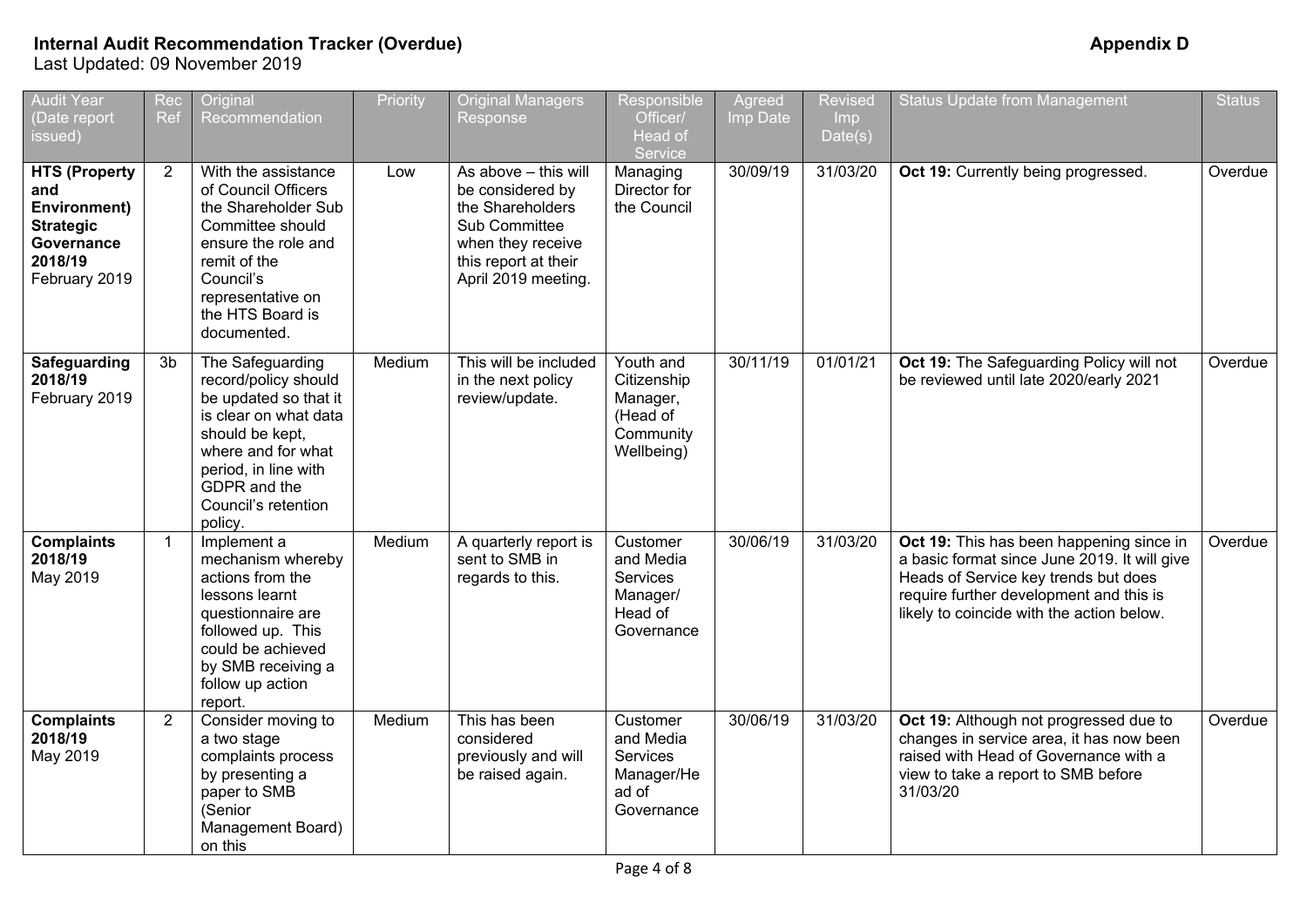| <b>Audit Year</b><br>(Date report<br>issued)                               | Rec<br>Ref     | Original<br>Recommendation                                                                                                                                                                                                                                                                                                                                                                                                                                                                                                                                                                                                                                                  | Priority | <b>Original Managers</b><br><b>Response</b>                                                                                          | <b>Responsible</b><br>Officer/<br>Head of<br>Service                    | Agreed<br>Imp Date | <b>Revised</b><br>Imp<br>Date(s) | <b>Status Update from Management</b>                                                                                                                                                                  | <b>Status</b> |
|----------------------------------------------------------------------------|----------------|-----------------------------------------------------------------------------------------------------------------------------------------------------------------------------------------------------------------------------------------------------------------------------------------------------------------------------------------------------------------------------------------------------------------------------------------------------------------------------------------------------------------------------------------------------------------------------------------------------------------------------------------------------------------------------|----------|--------------------------------------------------------------------------------------------------------------------------------------|-------------------------------------------------------------------------|--------------------|----------------------------------|-------------------------------------------------------------------------------------------------------------------------------------------------------------------------------------------------------|---------------|
| <b>Customer</b><br><b>Services</b><br><b>Review</b><br>2018/19<br>May 2019 | $\mathbf{1}$   | <b>Revisit the Customer</b><br>Service Review<br>Action Plan ensuring<br>the revised/new<br>Action Plan has<br><b>SMART</b> objectives<br>and measurable<br>benefits in place,<br>with regular<br>reporting against<br>these to the<br><b>Customer Services</b><br>Board.<br>The Action Plan<br>should be explicit on<br>outcomes and<br>benefits for<br>customers, how this<br>will be achieved and<br>measured.<br>Consideration<br>should be given to<br>the Action Plan<br>being a programme<br>of projects, including<br>any<br>relevant/interrelated<br>projects not owned<br>by the Customer<br>Service Board, to<br>ensure the Board<br>has a holistic<br>overview. | Medium   | The Customer<br>Services Board will<br>discuss this at the<br>next meeting with a<br>view to<br>implementing the<br>recommendations. | Customer<br>and Media<br>Services<br>Manager)/<br>Head of<br>Governance | 30/09/19           | 31/03/20                         | Oct 19: Customer Service Board was due<br>to meet in July 2019 but this was<br>cancelled due to service moving to<br>Governance in August 2019.<br>Meeting set for 11/11/19 to discuss next<br>steps. | Overdue       |
| <b>Customer</b><br><b>Services</b><br><b>Review</b><br>2018/19<br>May 2019 | $\overline{2}$ | The Customer<br>Services Board<br>should ensure for<br>the projects it is<br>responsible for                                                                                                                                                                                                                                                                                                                                                                                                                                                                                                                                                                                | Medium   | There is not a<br>formal project<br>management<br>methodology<br>adopted at the                                                      | Customer<br>and Media<br>Services<br>Manager)/<br>Head of               | 30/09/19           | 31/03/20                         | Oct 19: As above; Customer Service<br>Board to meet to discuss next steps.                                                                                                                            | Overdue       |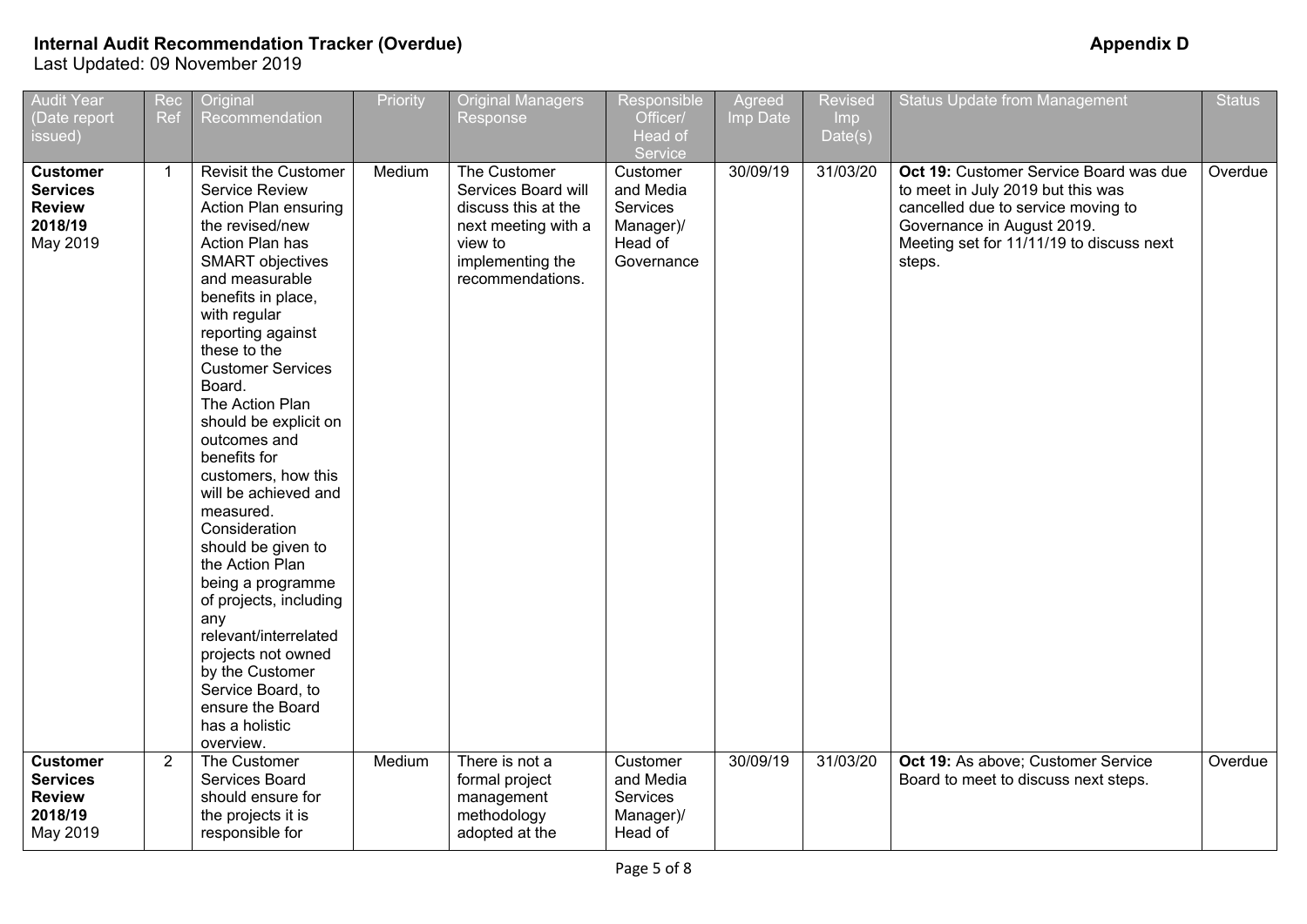| <b>Audit Year</b><br>(Date report<br>issued)                               | Rec<br><b>Ref</b> | Original<br>Recommendation                                                                                                                                                                                                                                                                                                                                                                                              | Priority | <b>Original Managers</b><br>Response                                                                                | <b>Responsible</b><br>Officer/<br>Head of<br>Service                    | Agreed<br>Imp Date | <b>Revised</b><br>Imp<br>Date(s) | <b>Status Update from Management</b>                                                                                                                                                                  | <b>Status</b> |
|----------------------------------------------------------------------------|-------------------|-------------------------------------------------------------------------------------------------------------------------------------------------------------------------------------------------------------------------------------------------------------------------------------------------------------------------------------------------------------------------------------------------------------------------|----------|---------------------------------------------------------------------------------------------------------------------|-------------------------------------------------------------------------|--------------------|----------------------------------|-------------------------------------------------------------------------------------------------------------------------------------------------------------------------------------------------------|---------------|
|                                                                            |                   | formal project<br>methodology is in<br>place, using the<br>checklist as at<br>appendix A as an<br>aide memoir.<br>This includes<br>establishing, where<br>appropriate, Officer<br>project groups at the<br>earliest opportunity<br>who have an agreed<br><b>Terms of Reference</b><br>and project plan.<br>In addition, a<br>lessons learnt<br>review of the cash<br>office closure project<br>should be<br>undertaken. |          | council.<br>All future projects<br>will follow the basic<br>guidelines.<br>A lessons learnt<br>review will be done. | Governance                                                              |                    |                                  |                                                                                                                                                                                                       |               |
| <b>Customer</b><br><b>Services</b><br><b>Review</b><br>2018/19<br>May 2019 | 3                 | The Customer<br>Services Board<br>should meet on a<br>regular basis. This<br>could be achieved<br>by setting up<br>meetings a year in<br>advance.                                                                                                                                                                                                                                                                       | Low      | This will be done.                                                                                                  | Customer<br>and Media<br>Services<br>Manager)/<br>Head of<br>Governance | 30/06/19           | 31/12/19                         | Oct 19: Customer Service Board was due<br>to meet in July 2019 but this was<br>cancelled due to service moving to<br>Governance in August 2019.<br>Meeting set for 04/11/19 to discuss next<br>steps. | Overdue       |
| HTS (P&E)<br>and GDPR<br>compliance<br>2019/20<br>August 2019              | $\mathbf{1}$      | Review, and where<br>relevant, update the<br>information security<br>and data protection<br>action plan on the<br>back of the findings<br>of this audit.<br>A copy should be<br>supplied to the<br>Council's Internal                                                                                                                                                                                                   | Medium   | Work is already in<br>hand to update the<br>action plan.                                                            | <b>HTS Data</b><br>Protection<br>Officer                                | 13/09/19           | 30/11/19                         | Oct 19: Work is in progress and this<br>recommendation is covered under action<br>point 1 in the HTS GDPR action plan.                                                                                | Overdue       |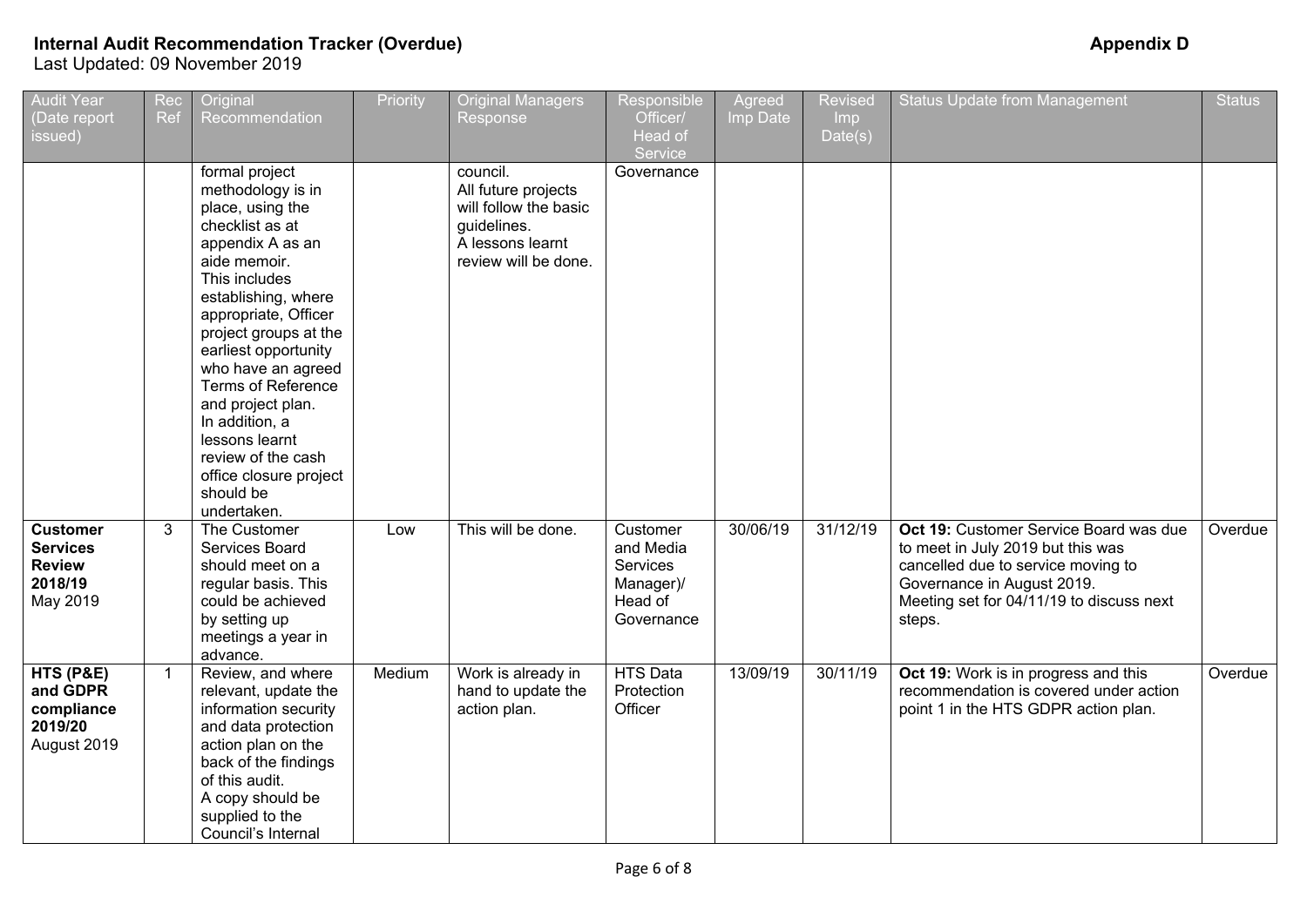| Audit Year<br>(Date report<br>issued)                         | Rec<br>Ref     | Original<br>Recommendation                                                                                                                                                                                                                                                                                                                                                                                                                                                                                                | Priority | <b>Original Managers</b><br>Response                                                                                                                                                                                                           | Responsible<br>Officer/<br>Head of<br>Service | Agreed<br>Imp Date | Revised<br>Imp<br>Date(s) | <b>Status Update from Management</b>                                                                                                                                                                                                                                                                                                                                                                                                                                                                     | <b>Status</b> |
|---------------------------------------------------------------|----------------|---------------------------------------------------------------------------------------------------------------------------------------------------------------------------------------------------------------------------------------------------------------------------------------------------------------------------------------------------------------------------------------------------------------------------------------------------------------------------------------------------------------------------|----------|------------------------------------------------------------------------------------------------------------------------------------------------------------------------------------------------------------------------------------------------|-----------------------------------------------|--------------------|---------------------------|----------------------------------------------------------------------------------------------------------------------------------------------------------------------------------------------------------------------------------------------------------------------------------------------------------------------------------------------------------------------------------------------------------------------------------------------------------------------------------------------------------|---------------|
|                                                               |                | Auditors and the<br>Council's Data<br><b>Protection Officer</b><br>when updated.                                                                                                                                                                                                                                                                                                                                                                                                                                          |          |                                                                                                                                                                                                                                                |                                               |                    |                           |                                                                                                                                                                                                                                                                                                                                                                                                                                                                                                          |               |
| HTS (P&E)<br>and GDPR<br>compliance<br>2019/20<br>August 2019 | $\overline{2}$ | Provide periodic<br>assurances to the<br><b>HTS Senior</b><br><b>Management Team</b><br>and the Council's<br>Data Protection<br>Officer that the risk<br>of non compliance<br>with GDPR is being<br>adequately<br>managed.<br>This could be<br>achieved by sharing<br>the information<br>security and data<br>protection action<br>plan and data<br>breach log on a<br>quarterly basis. To<br>begin with this<br>should be on a<br>monthly basis to<br>ensure high<br>priority/risk actions<br>are completed<br>promptly. | Medium   | Reporting of the<br>action plan and data<br>breach log will be<br>diarised.<br>Regarding reporting<br>within HTS.<br>consideration will be<br>given to including it<br>within the formal<br>SHEC report which<br>goes to SMT and<br>the Board. | <b>HTS Data</b><br>Protection<br>Officer      | 30/09/19           | 30/11/19                  | Oct 19: Work is in progress and this<br>recommendation is covered under action<br>point 17 in the HTS GDPR action plan. So<br>far the following action has been<br>undertaken:<br>A proposal on GDPR champions<br>was presented to HTS Senior<br>Management Team in October for<br>a decision by December 2019<br>The September 2019 SHEC report<br>which presented to HTS SMT &<br>sent to Harlow Council as part of<br>monthly pack<br>Data Protection Champions Role<br>Description has been created. | Overdue       |